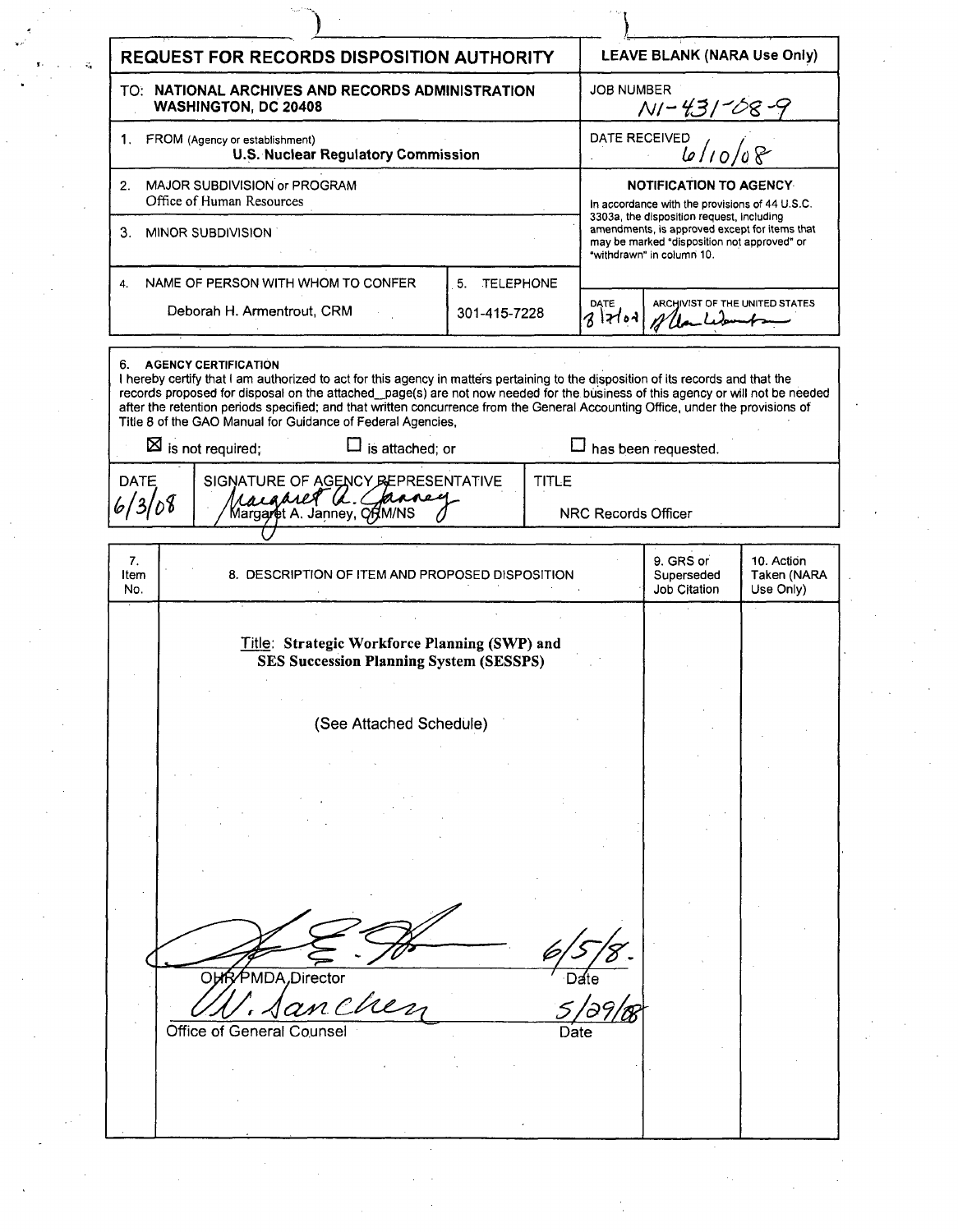# **U. S.** Nuclear Regulatory Commission

Strategic Workforce Planning (SWP) and **SES** Succession Planning System **(SESSPS)**

### Strategic Workforce Plannin2 System (SWP) and **SES** Succession Planning System **(SESSPS)**

## **A.** The Strategic Workforce Planning System (SWP)

**)**

SWP is an NRC-developed database with a password secured website interface used to store and manage information about available and critical employee skills sets. SWP assists NRC managers to manage staff who have skills needed to perform functions supporting NRC missions by ensuring the availability of the right skill sets in the proper quantity and proper placement in the right jobs. NRC employees are responsible for updating personal data regarding skills, and preferences for locations. Managers review employee data entry and identify critical skills.

**Inputs/Source Documents**<br>Information **contained** in SWP is entered on line through the web interface. No written **GRS** documentation is prepared or submitted; all information is entered into SWP through the web interface.

Disposition: TEMPORARY. Cutoff and destroy data entry aids, if they exist when no longer needed for data entry.

## 2) **Master File** 2) Master File

 $20/26$ 

Information contained in SWP master files include:

- General Employee Information
	- Employee's Name and birth date
	- Contact Information (e-mail addresses, and organization)
	- Employment Dates (Projected Retirement, Adjusted retirement)
- Employee Skills
	- Education (degrees earned or courses completed, significant areas of training)
	- Past employment functions
	- Assessment of level of proficiency for identified skills
	- Awards, Licenses, and Significant Achievements
	- Professional Organization Membership
	- Location and Mobility preferences.
- Management Input
	- **0** Review of skills assessment
	- **0** Identification of critical skills for their organization
- Audit records (dates information changed, who revised)

Disposition: TEMPORARY. Cutoff employee's information when an employee terminates employment. Destroy or delete the General Employee Information and Employee Skill data and any related Management Input and Audit Records from the master file, 5 years after cutoff.

#### $3 -$ Outputs

Reports can be requested from a system report menu. Regular employees have access to a limited number of reports that normally only eentain non-personal information. The report might show the number of employees with a particular skill but names are not included. All employees can access a report where they can see all the information about themselves that is contained in the

**5/21/2008** NRCFinal SWP+SESSPS-5-21-08.doc